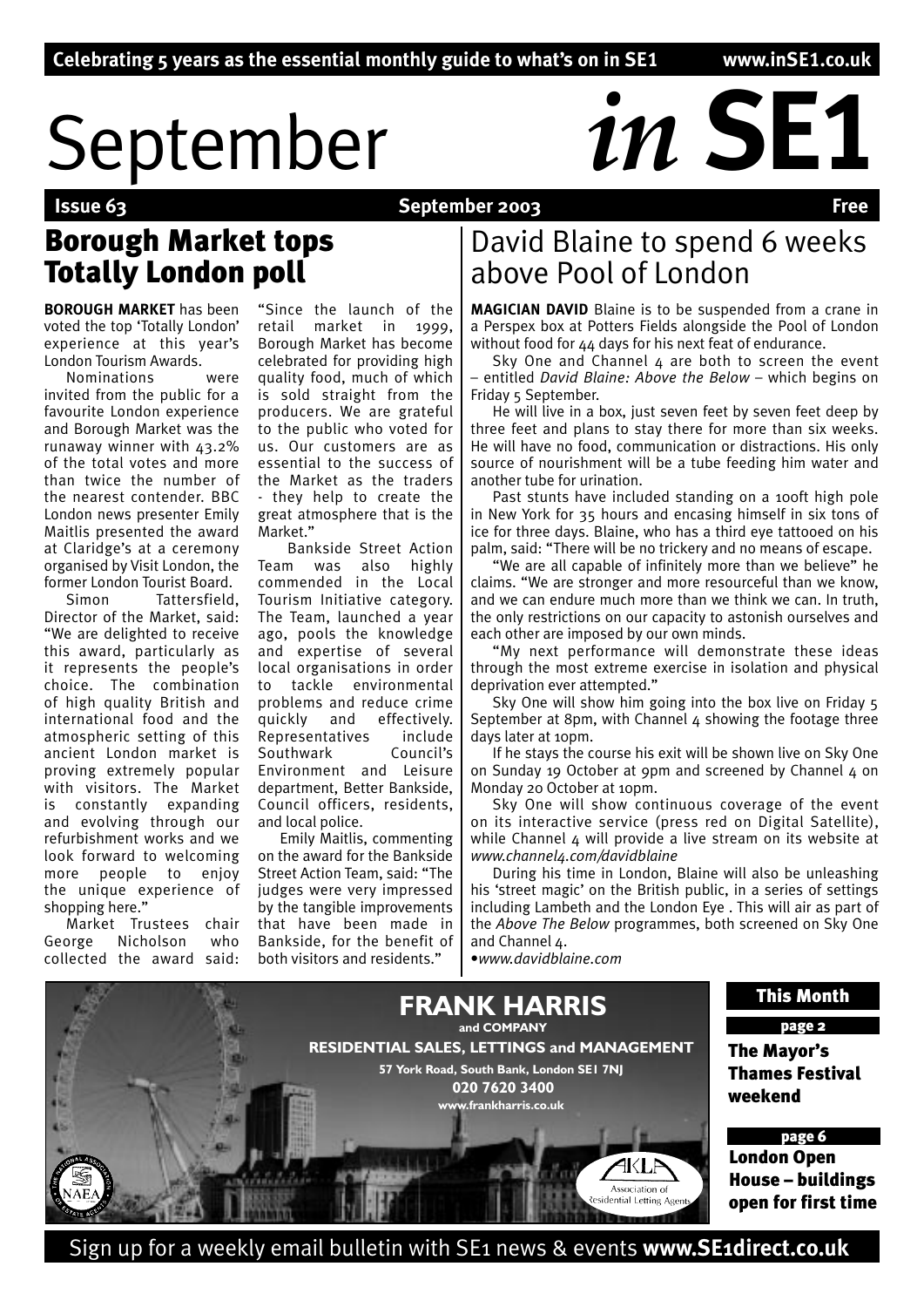# September *in* **SE1**

# **27 Blackfriars Road London SE1 8NY**

TEL 020 7633 0766<br>Fax 020 7401 2521 020 7401 2521 EMAIL newsdesk@*in***SE1**.co.uk WEB www.*in***SE1**.co.uk

© 2003 Bankside Press www.banksidepress.com

**EDITOR** Leigh Hatts

PRODUCTION EDITOR James Hatts

**CONTRIBUTORS** Farouk Campbell Anne Critchley Crystal Lindsay Marion Marples Elizabeth Peasley

PRINTED BY Copyprints Ltd, 1 Talbot Yard, SE1 1YP

**ADVERTISING**

For details of our competitive rates call us for a rate card on 020 7633 0766 or email sales@*in***SE1**.co.uk

# **SUBSCRIPTIONS**

To receive the next 12 issues by post in the UK please send a cheque for £6 to the address above, made payable to *in* **SE1**. Please specify starting issue.

# **LISTINGS**

Details of events to be considered for inclusion next month should be sent by 15 September to the Listings Editor at the above address, or by fax or email.

## **DISCLAIMER**

Every effort is made to ensure the accuracy of our listings and features but all details are subject to alteration by venues and organisers and no responsibility can be accepted for any inaccuracies.



# Thames Festival

**Saturday 13 & Sunday 14 September**

The Mayor's Thames Festival takes place along the South Bank with a programme of free events.

### **Saturday MARITIME HERTIAGE** *12-6pm*

Historic vessels including vintage tugs and a Thames sailing barge at moorings along the South Bank between the Oxo Tower and Waterloo Bridge.

### **Saturday FIRE ON FORESHORE**

From 3.30pm by the Millennium Bridge, on the new beach left by the receding tide, clay will be fired using drift wood. The fire will be extinguished by the incoming tide around 7.30pm and the objects displayed as the tide recedes again the follwing day.

# **Saturday**

**THEATRE & FIREWORKS** *8pm* In Jubilee Gardens Sticky by Improbable

Theatre with the World Famous combine outdoor theatre, fireworks and a live-mix soundscape.

### **Sunday SING FOR WATER**

*2pm*

In Jubilee Gardens children and two mass choirs sing for Water Aid .

**Sunday MESSING ABOUT IN BOATS**

# *12 noon-6pm*

The RNLI start the event with a reenactment of a river rescue and will be on hand for an afternoon of family fun. Westminster Boating Club members sail dinghies and kayaks. At 4pm, the contestants of the Steve Faldo Barge Race will reach Waterloo Bridge .

### **Sunday**

## **MIDNIGHT MENAGERIE PROCESSION OF LIGHTS**

*7.30pm* As the sun sets, 50 artists working with 2,000 participants create a magical spectacle of music, dance, lanterns and costumes. Music is by a Royal Philharmonic Orchestra scratch street band.

### **Saturday & Sunday RIVERSIDE BAZAAR**

*12-10pm* Funfair, attractions, food and craft market with quality world foods and unusual products on South Bank.

### **Saturday & Sunday MUSIC STAGE**

*12-10pm* Bernie Spain Gardens is the music venue. Max Reinhardt and Rita Ray's highly respected Shrine Club sets up for a feast of stunning music and sumptuous visuals.

More details on *www.thamesfestival.org*

 **The South Bank's best kept secret invites you to discover the charm of an** *authentic* **WINE BAR**

**We have an extensive range of over 100 different wines from the Old and New World**

**Luncheon and snacks available Open 10am till late Monday to Friday**

**ARCH 80, SCORESBY STREET, SOUTHWARK LONDON SE1 TEL: 020 7928 0905**

3 mins from Southwark station • 5 mins from Tate Modern





**HERE'S** a creative leisure olds to grow. Stagecoach teaches the skills they need to act, sing and dance. Before long they begin to stand better, move more freely, express themselves more easily and clearly, grow more poised, self-confi-dent and self-assured. It is 'work' with a bubbly, like-minded group of friends – no more than

45 to a school. The Rotherhith Stagecoach runs for three hours at weekends, alongside the school term. There's no audition – enthusiasm is all they need. For a Prospectus call Principal Gordon<br>- Monsen at 020 7740 3111 msen at 020 7740 3111.

STAGECOACH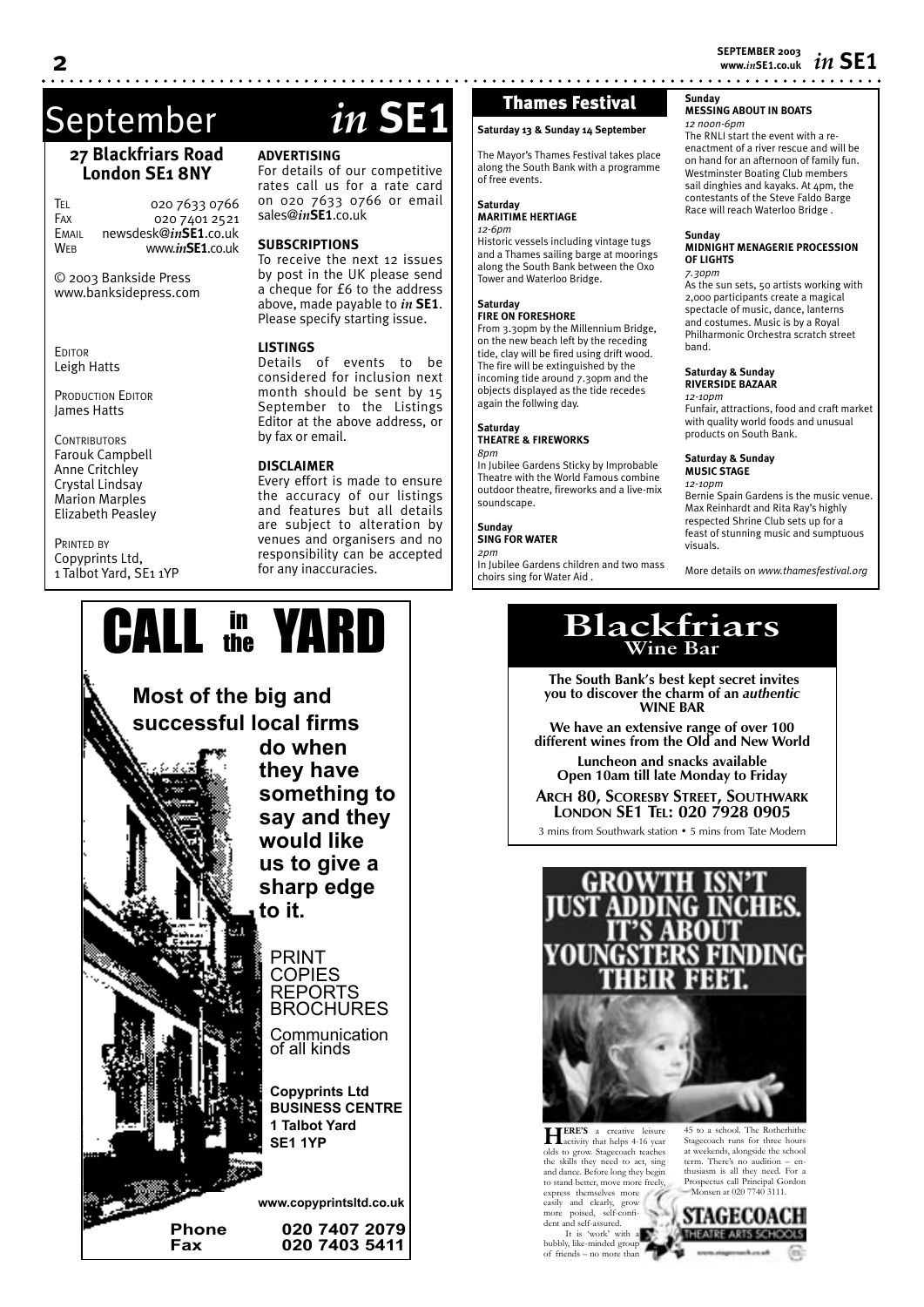# Southwark now without tourist information centre

**THE POOL** of London & Southwark Heritage Centre at Hay's Galleria has closed leaving Southwark without a tourist information centre.

Hopes of a last minute offer of assistance from Southwark Council faded causing the closure of the PLaSH centre which promoted local history and heritage. It was run by the not for profit charity Southwark Heritage Association.

Southwark Council's

Tram service for Borough High Street? own purpose built Tourist Information Centre at the end of London Bridge was recently closed although It had been officially opened by Tourism Minister Janet Anderson as part of a millennium plan to welcome visitors drawn to Southwark for its art and heritage.

Southwark Council has yet to announce plans for an alternative welcome centre which tourist operators believe could spread visitor

**A NEW** study commissioned by the Corporation of London supports the introduction of a new cross-London tram service which would serve Borough High Street.

Stage three of the study is

# Reprieve for Clink museum

**THE CLINK** Prison Museum in Clink Street has been given a reprieve.

Landlord Chelsfield has granted the museum a 15 year lease. Meanwhile a restaurant will open on the ground floor above the museum which

# **Waverley comes to London**

**THE WAVERLEY** steamer, built on the Clyde in 1947, is due to arrive in the Pool of London this month for a two week visit.

Tower Bridge will open for the Waverley at 5.45pm on Friday 26 September. During the fortnight there will be an opportunity for the public to enjoy trips downstream to the estuary and Margate.

•*www.waverleyexcursions.co.uk*

# **SE1 Snippets > > > > >**

**BLACKFRIARS COFFEE BAR** The former Association of Optometrists<br>headquarters may headquarters become a sandwich and coffee bar. The planning application for the building, opposite Christ Church in Blackfriars Road includes provision for an exhibition space. Training facilities<br>and office space and office space are also part of the refurbishment plan.

**BOOST FOR TATE MODERN** Tate Modern has been awarded iust over £1m to improve the north entrance on the riverside by the Millennium Bridge and increase display space on the fourth floor. The grant comes the Millennium Commission and is in addition to the £50m given when the gallery opened. *w w w. t a t e . o r g . u k / modern*

recalls the period when the site was the Clink Prison alongside the kitchens of Winchester Palace.

The Clink has recently been awarded a Southwark Blue Plaque. •*www.clink.co.uk*

# **Harvest at St George's**

**ST GEORGE'S** Borough High Street is planning a series of events leading up to the annual Harvest Thanksgiving in October. The Dickens Fellowship is staging a Dickens Evening and there will also be a National Poetry Day reading, lunchtime recitals and the return of last year's popular Jazz concert in the crypt.

•*www.stgeorgethemartyr.co.uk*

numbers between the attractions and increase the time visitors stay and spend in SE1.

Southwark Heritage Association, although now without a shop window, is continuing through its Young Pilgrims to offer an information service to visitors on the streets. The Young Pilgrims Scheme was this year shortlisted for a Visit London tourism award. •*www.southwark.gov.uk*

now under way, with a more detailed examination of the feasibility of the chosen route. The City Tram would connect with the proposed Cross River Transit (via Waterloo Bridge) at the Elephant & Castle.

# Wobbly bridge engineer dies

**TONY FITZPATRICK**, who solved the Millennium Bridge wobble, has died in a cycling accident in America.

As a director of Arup it fell to him to face the press when the sway was first noticed hours after the bridge's opening. Although not directly involved in the design of the world's slenderist suspension bridge he used his experience working on Hong Kong's high buildings to devise the damping solution which allowed the crossing to reopen nearly two years later.

He had also worked closely with Renzo Piano on the proposed London Bridge Tower.



**3**

**BOROUGH-BASED** historian Shirley Harrison has produced the first full biography of Sylvia Pankhurst. Her mother Emmeline and sister Christabel were the suffragette campaigners. Sylvia was well to the left of them refusing to put the struggle on hold even for the First World War.

She had a close relationship with Keir Hardy and made a secret journey to Moscow to meet Lenin. Her unlikely base was a house she shared with an Italian exile in Woodford Green where they ran a teashop. The local MP was Winston Churchill who when a Liberal had been an early pro-suffragist.

When locked out of Westmister Abbey she held a rival service complete with rebel priest. But she was honoured with a State Funeral in far away Addis Ababa thanks to Haile Selassie. The author uses new material to make a highly readable biography.

•*Sylvia Pankhurst: A Crusading Life 1882-1960* by Shirley Harrison (Aurum £20)



to an OPEN REHEARSAL for John Rutter Requiem

6.30pm Friday 12 September St.John's Church, Waterloo Rd. SE1

# **Museum of Garden History**

# **We are looking for volunteers**

Email us at *Karrimgh@gardener.com* or call us on 020 7401 8865 For more information and our location go to *www.museumgardenhistory.org*

**HAIR ACADEMY**

Toni & Guy is opening a Hair School in Stamford Street. The building, near the Stamford Arms, is being converted ready for the hairdressing training academy to open in 2004. Toni & Guy at present offer free and discount haircuts at their existing London<br>academy in New academy Oxford Street and other European capitals.

**WALKING BUS**

This term there will be a walking bus from the 99A Project going to and from Cathedral, St Joseph's, Charles Dickens and Johanna Schools. The new Project in Upper Ground is also running Breakfast and After School clubs following the successful Holiday Playschemes. T 020 7633 0835. *www.coin-street.org*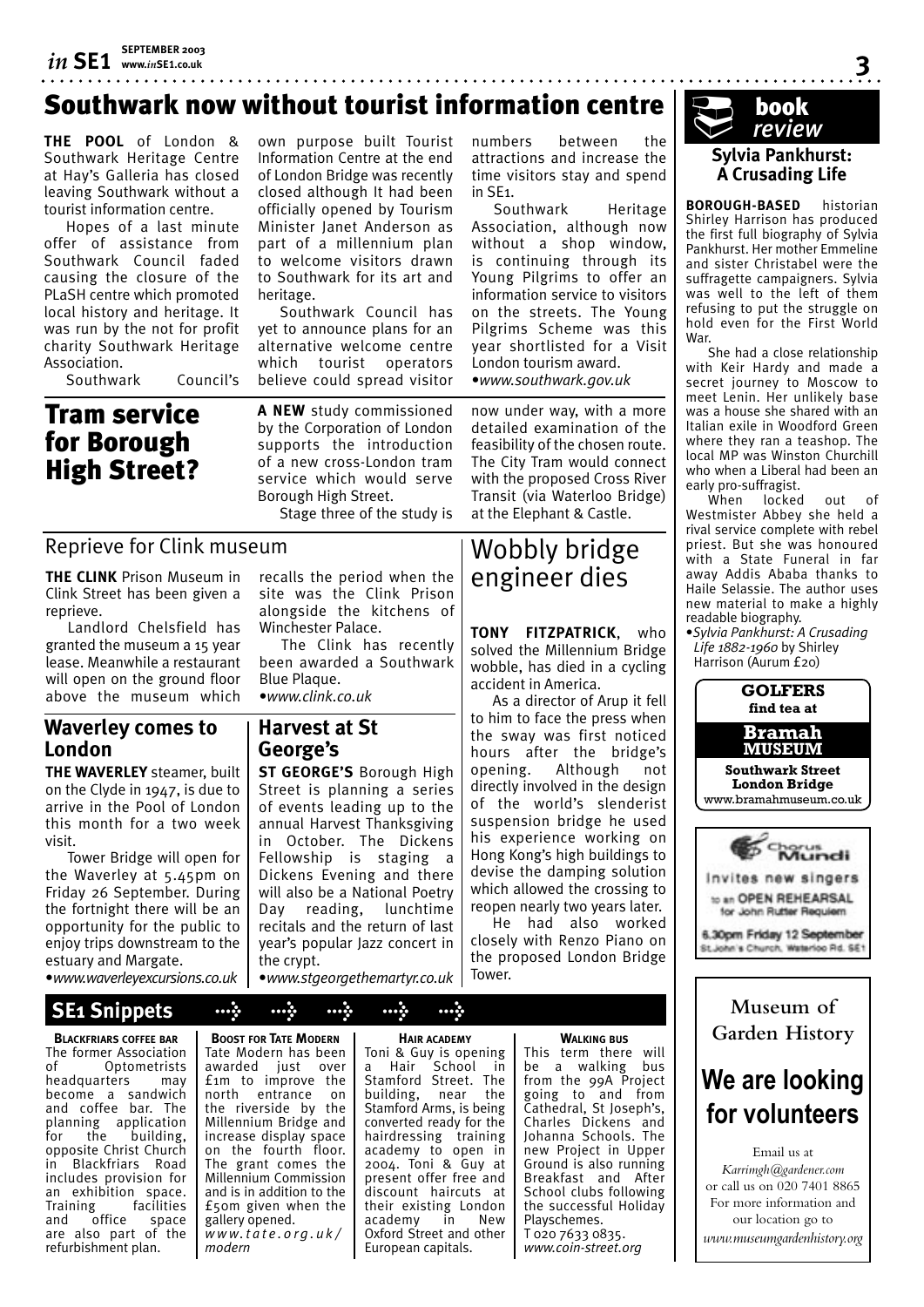*in* **SE1 SEPTEMBER 2003 www.***in***SE1.co.uk**

# Theatre Montague Close T0870 160 2878

**BFI London IMAX Cinema** The Bullring, South Bank T 020 7902 1234 www.bfi.org.uk/imax *Screenings daily 10.30am-9.30pm; £7.10 (conc £5.95; child £4.95)*

# **From Monday 8 September**

**MYSTERIES OF EGYPT 2D (U)** The Nile River Valley cuts an emerald swath through the desert sands. With its dedicated team of scientists, Mysteries of Egypt explores the magnificent architectural feats, awe-inspiring legends, and amazing history of the ancient Egyptian civilization. Float down the lush Nile and soar over the Valley of the Kings, as stars Omar Sharif and Kate Maberly explore the latest discoveries and uncover many of the mysteries that surround these ancient peoples.

# **GHOSTS OF THE ABYSS 3D (U)**

Academy Award-winning director and master storyteller James Cameron takes you back to the site of his greatest inspiration - the legendary wreck of the Titanic.

# **EVEREST (U)**

The dramatic true story of a team of climbers who fifty years ago found hope, strength and triumph in the wake of tragedy. Their successful ascent of Mount Everest just days after fellow mountaineers and friends died there, is a compelling story about the human spirit and a mountain they love, respect and sometimes fear.

# **SPACE STATION 3D (U)**

Prepare for the launch of Space Station 3D, the first-ever live action IMAX movie to be filmed in space. Using incredible 3D technology the film tells the amazing story of the greatest engineering feat since a man landed on the moon.

# **THE MATRIX RELOADED 2D (15)**

The second chapter of the Wachowski Brothers' trilogy in IMAX DMR format. Neo (Keanu Reeves) assumes greater command of his extraordinary powers, as the last human enclave on Earth falls under siege from 250,000 Sentinels programmed to destroy mankind.

### **Weekends only INTO THE DEEP 3D (U)**

A magical underwater world. Enjoy a close shave with a shark, play hide and seek with the sea lions and marvel at the richness of life beneath the waves.

# **Weekends only**

**CYBERWORLD 3D (PG)** Come face to face with your favourite characters - Bart and Homer Simpson, 'Z' from Antz - as they leap out of Britain's biggest screen.

 $\_$ **National Film Theatre**<br> **South Bank T** 020 7 T 020 7887 8888 www.bfi.org.uk/nft

## **Friday 26 to Sunday 28 September TV2003**

Annual strand of television related events. This years's highlights include Reporting the War, an evening looking at the challenges posed by coverage of the war with Iraq, the panel will include representatives from BBC News, ITN, Sky News and CNN. They will include both decision-makers behind the camera and those on the frontline - reporters and camera/sound crew. Another highlight is likely to be ITN Archive Gold, delving into a treasure trove of memorable, moving, whimsical and just plain extraordinary material. As a treat, ITN is allowing access to some of these rarities. Other events include a talk by Alan Bennett.

**Royal National Theatre**<br>**Royal National To<sub>20 7</sub>** T 020 7452 3000 www.nationaltheatre.org.uk

### **Until Monday 8 September JUMPERS**

*Lyttleton Theatre; 7.45pm; £10-£34.* David Leveaux directs a cast including Simon Russell Beale.

### **Until Tuesday 30 September**

**JERRY SPRINGER - THE OPERA** *Lyttelton Theatre; 7.45pm; call for dates; £10-£25*

Much acclaimed show. Not suitable for children even if they watch the TV show.

### **Until Thursday 2 October POWER**

*Cottesloe Theatre; 7.30pm; £10-£25* A new play about the rise and fall of Nicolas Fouquet, chief financier to Louis XIV.

### **Until Saturday 4 October**

**EDMOND** *Olivier Theatre; 8pm; call to check dates; £10*

Kenneth Branagh makes his NT debut in the title role of this play by David Mamet.

### **Until Saturday 18 October THREE SISTERS**

*Lyttelton Theatre; 7.30pm; £10-£34* A new version by Nicholas Wright of Anton Chekhov's play about young people dreamimg of returning to Moscow.

### **Until Tuesday 28 October HIS GIRL FRIDAY**

*Olivier Theatre; 7.30pm; £10-£25* Tale of politics, media, and murder conglomerates at a wedding banquet.

# **Until Tuesday 30 December**

*Cottesloe Theatre; 7.30pm; £10-£25* Première of a play by Michael Frayn based on the true story of Willy Brandt's office

# **Shakespeare's Globe**

www.shakespeares-globe.org

### **Until Friday 26 September EDWARD II**

*Call or see website for dates from £5* All male production with music, dance and costume as it might have been in 1603.

### **Until Saturday 27 September RICHARD II**

*Call or see website for dates; from £5* Directed by Tim Carroll and starring Mark Rylance (Richard II), Liam Brennan (Henry Bolingbroke).

### **Until Saturday 27 September RICHARD III**

*Call or see website for dates; from £5* Directed by Barry Kyle with an outstanding performance by Kathryn Hunter as Richard III in the all female cast.

### **Until Sunday 28 September THE TAMING OF THE SHREW**

*Call or see website for dates from £5* The Women's Company presents Shakespeare's funny and controversial play.

### **Monday 1 September**

**GALA EVENING** *7pm; £20-£300*

See feature on this page.

### **Monday 8 September COMEDY STORE PLAYERS**

*8pm; £5-£29* An evening of storytelling where the audience influences the action.

**summer**

**THREE PUBS** have been reopened this summer.

The Prince Albert in Colombo Street now has a floral frontage with seats overlooking Christ Church Garden. Since reopening in July Sunday lunch has become a feature.

Food is a major attraction at The Garrison in Bermondsey Street. The new pub was until recently the Honest Cabbage restaurant. The building was for many years the Yorkshire Grey pub. Joint owner Clive Watson says that he and his colleagues chose the new name Garrison as it suggests 'a safe place' and is probably unique as a pub name.

Last month The Garrison was the venue for an unofficial<br>get-together of regular get-together contributors to the forum on our *www.London-SE1.co.uk* website. Local councillor and Southwark Council leader Nick Stanton also came along.

This month the Anchor & Hope in The Cut reopens after a period as Bar Citrus. The building, on the corner of Hatfields, dates from the 1930s.

# Competition in 2000 written by Darren Murphy and his other play seen at the  $\_$

**Young Vic**<br>66 The Cut T 020 7928 6363 www.youngvic.org

### **Until Saturday 13 September LE COSTUME**

*7.30pm (matinée Wed 2pm); £25 (£22 on 22 & 25 Aug; conc £20 & £12.50)*  Peter Brook's production in French with English subtitles returns to London. In a South African township, a woman is discovered by her husband in the arms of her lover. The lover escapes leaving behind his suit. The husband makes no protest but orders his wife to treat the suit as an honoured guest. Finally she can stand it no more.

### **Friday 12 September to Saturday 11 October WHEN THE WORLD WAS GREEN**

*Mon-Sat 7.45pm; £10.50*

A chef is in jail for poisining a man and then he has a visitor. By Joseph Chaikin who died this year and Sam Shepard.

**theatre** 

# **Prince's Trust Gala at Shakespeare's Globe**

a fundraising evening at Shakespeare's Globe in support of the Prince's Trust. The event coincides with the completion of a Prince's Trust summer course based at the Oxo Tower.

The gala evening on Monday September is not only a fund-raising event but also a celebration of the commitment shared by the Prince's Trust and Shakespeare's Globe to enable more disadvantaged young people to access the arts. Joseph Fiennes, Gwyneth Paltrow, Diana Rigg, Julian Glover, Jane Lapotaire, Paul Schofield, Desmond Barrit, Sanjeev Bhaskar, Helen Lederer and Michael Pennington are among those who are performing selected scenes from Shakespeare. The English Chamber Orchestra will provide music. The Prince of Wales own guests are expected to include Camilla Parker Bowles.

The best tickets are £300 but groundlings will pay only £20 to enjoy this unique show.



**4**

**PRINCE CHARLES** is hosting

**MATTHEW BROOKE** 

# **Three pubs reopen this**

•Tickets from 020 7401 9919

# \_\_\_\_\_\_\_\_\_\_\_\_\_\_\_\_\_\_\_\_\_\_\_\_\_\_\_\_\_\_\_\_\_\_\_

by Andy Serkis.

# **DEMOCRACY**

which included a spy.

New Globe Walk T 020 7401 9919

### **THE DOUBLE BASS** *Mon-Sat; 7.30pm; Mon £5; Tue-Sat £10 (conc £6)* The double bass is as vital to the orchestra

as the dustman is to society but does he have a voice? A humorous and poignant allegory of the downtrodden crying out to be heard.By Patrick Suskind. Translated by Michael Hofmann. Directed and designed

**Southwark Cathedral**<br>Montague Close **T** 0870

St Thomas Becket visited Southwark Cathedral just three weeks before his murder at Canterbury. TS Eliot's play about his martyrdom is performed by a 60 strong

 $\_$ **Southwark Playhouse** 62 Southwark Bridge Rd T 020 7620 3494

**Monday 1 to Saturday 20 September**

Play reading of work by Urs Witmer. Matinées at 3pm on Sat 13 & 20

*Mon-Sat 7.30pm; 7.30pm; Mon £5; Tue-*

Rehearsed playreading of new writing by

National Youth Theatre cast.

www.southwarkplayhouse.co.uk

www.dswark.org/cathedral **Until Friday 5 September MURDER IN THE CATHEDRAL**

*8pm; £22.50*

**TOP DOGS**

September.

Simon Bennett.

*4pm; free*

**October**

**BURN** *4pm; free*

*Sat £10 (conc £6)*

**Tuesday 23 September** 

**Saturday 27 September SOME KIND OF BLISS**

New writing by Samuel Adamson. **Monday 29 September to Saturday 11** 

T 0870 160 2878

• As part of the Southwark Playhouse 10th anniversary celebrations there is a Two for a Tenner offer on Tuesday 2 and Tuesday 30 September.

# $\_$

**Union Theatre**<br>204 Union Street To T 020 7261 9876 www.uniontheatre.freeserve.co.uk

*Tue-Sat 7.30pm; £10 (conc £8)* Penny Dreadful Theatre Company present a double bill. World première of prizewinner in the London Writer's

Dublin Festival.

**Tuesday 2 to Saturday 20 September TABLOID CALIGULA & A ROAD IN WINTER**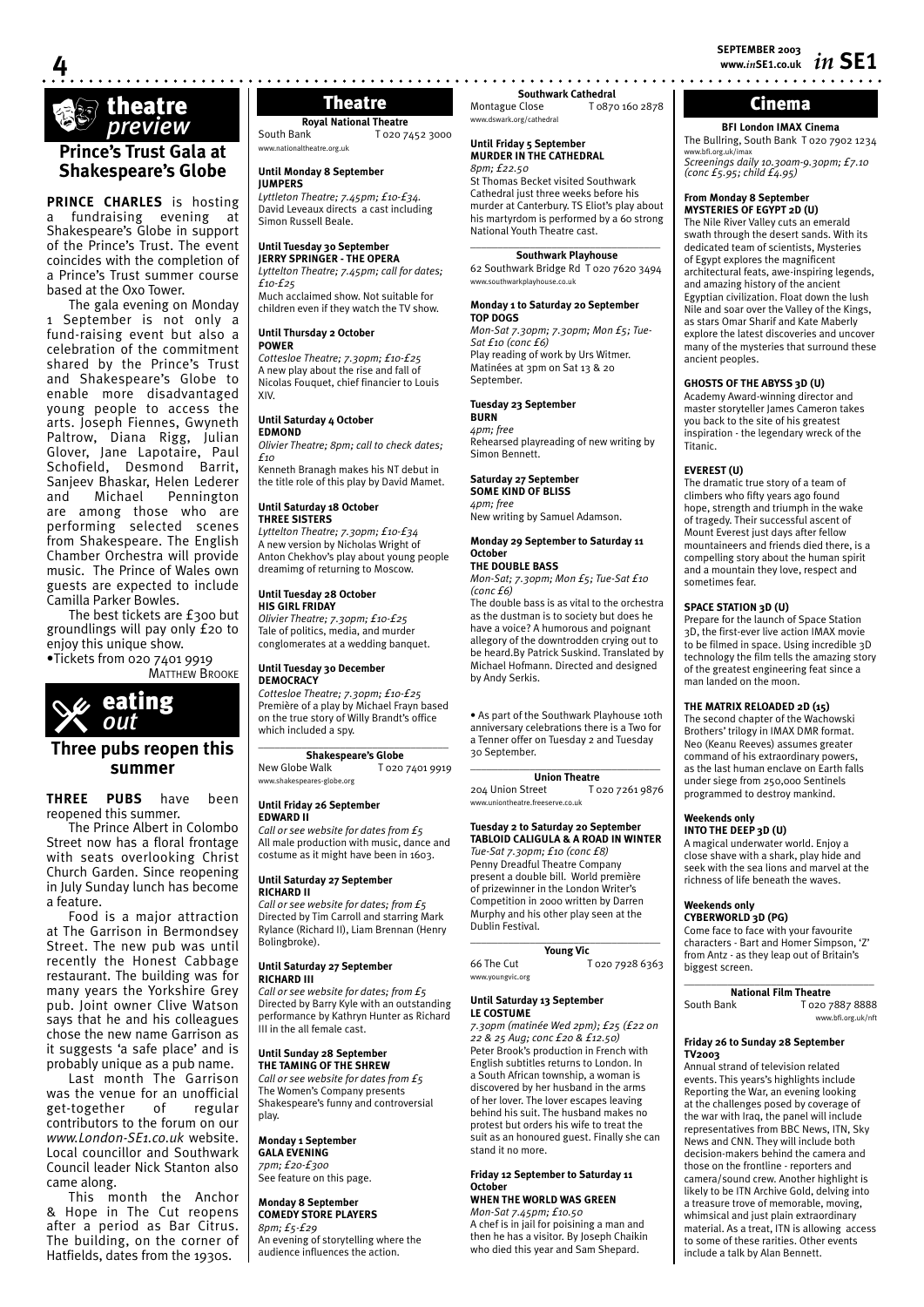# *in* **SE1 SEPTEMBER 2003**

# Exhibitions

**Bankside Gallery**<br>48 Hopton Street To<sub>2</sub> T 020 7928 7521 idegallery.cor

*Tue-Fri 10am-5pm (weekends 11am-5pm); £3.50 (conc £2)*

**Friday 5 to Sunday 28 September EDITIONS ALECTO: A FURY FOR PRINTS** Britain in the Sixties and Seventies through the eyes of print publishers.

 $\overline{\phantom{a}}$  , and the set of the set of the set of the set of the set of the set of the set of the set of the set of the set of the set of the set of the set of the set of the set of the set of the set of the set of the s **Bermondsey Street** 126 Bermondsey Street T 020 7403 3941 www.djn.co.nz *Sat & Sun 12-6pm; free*

### **Saturday 27 September to Sunday 19 October**

**DRAWINGS & PHOTOGRAPHS** Work by Daniel James Newman.

**Design Museum**<br>Shad Thames To T 0870 833 9955 w.designmuseum.org *Daily 10am -6pm (last admission 5.15pm); £6 (conc £4)*

 $\overline{\phantom{a}}$  , and the set of the set of the set of the set of the set of the set of the set of the set of the set of the set of the set of the set of the set of the set of the set of the set of the set of the set of the s

**Until Sunday 14 September THE PETER SAVILLE SHOW**

Explores his work as creative director of Factory Records.

**Until Sunday 21 September WILD SILK** Tord Boontje is commissioned by Hermès to decorate the atrium and facade.

### **Until Sunday 12 October**

**WHEN FLAMINIO DROVE TO FRANCE** Show of Citroën DS19, 2CV and other classic cars designed by Flaminio Bertoni between 1930 anmd the 1960s.

# **Until Sunday 26 October A CENTURY OF CHAIRS** A chance to sit on landmark chairs.

### **Until Sunday 26 October HELLA JONGERIUS**

Work by the Dutch designer who is also the leading woman designer.

### **Saturday 27 September to Sunday 4 January SOMEWHERE TOTALLY ELSE**

The European design show includes the office of the future, a Rolls-Royce engine, Jean-Paul Gaultier gowns and a postage stamp.

### \_\_\_\_\_\_\_\_\_\_\_\_\_\_\_\_\_\_\_\_\_\_\_\_\_\_\_\_\_\_\_\_\_\_\_ **fa projects**

Bear Gardens T 020 7928 3228 www.faprojects.com *Tue-Fri 10am-6pm; Sat 11am-4pm*

## **Saturday 13 September to Saturday 11 October**

**LOST IN JERSEY CITY** Work by Ellen Cantor and Joseph Grigely

who both lived and worked in Jersey City, New Jersey in the mid 1990s. \_\_\_\_\_\_\_\_\_\_\_\_\_\_\_\_\_\_\_\_\_\_\_\_\_\_\_\_\_\_\_\_\_\_\_

**Fashion & Textile Museum** 83 Bermondsey Street T 020 7403 0222 www.ftmlondon.org *Tue-Sun 11am-5.45pm; £6 (conc £4)*

# **Until Sunday 2 November**

**MY FAVOURITE DRESS** The 20th century's leading designers choose their favourite dress.

 $\overline{\phantom{a}}$  , and the set of the set of the set of the set of the set of the set of the set of the set of the set of the set of the set of the set of the set of the set of the set of the set of the set of the set of the s **Imperial War Museum**<br>**I** dambeth Road **I** D20 T 020 7416 5320 www.iwm.org.uk *Daily 10am-6pm; free* 

**Until Sunday 7 September PAINTING CASERTA RED**

Hughie O'Donoghue's major exhibition tracing his father's wartime experiences. See also Purdy Hicks Gallery.

**www.***in***SE1.co.uk 5 Jerwood Space**<br>171 Union Street To T 020 7654 0171 w.jerwoodspace.co.uk

*Daily 10am-6pm; Sun 1-6pm; free*

### **Wednesday 3 September to Sunday 12 October**

**THE JERWOOD DRAWING PRIZE 2003** Between 60 to 80 drawings selected by artist Ken Currie, art critic William Feaver and Serpentine Gallery Director Julia Peyton-Jones.

 $\overline{\phantom{a}}$  , and the set of the set of the set of the set of the set of the set of the set of the set of the set of the set of the set of the set of the set of the set of the set of the set of the set of the set of the s **Llewellyn Alexander Fine Paintings**<br>The Cut T020 7620 13 T 020 7620 1322 www.llewellynalexander.com *Mon-Sat 10am-7pm; free*

### **Until Saturday 13 September SOCIETY OF FELINE ARTISTS**

Annual exhibition by artists specialising in cats.

**Monday 15 to Saturday 27 September GALLERY ARTIST SHOW** Selected paintings from over 40 of the gallery's well-known artists.

\_\_\_\_\_\_\_\_\_\_\_\_\_\_\_\_\_\_\_\_\_\_\_\_\_\_\_\_\_\_\_\_\_\_\_ **Menier Chocolate Factory** 51 Southwark Street .<br>ww.menier.org.uk *Opening times etc*

### **Tuesday 16 to Sunday 28 September SOME LIKE IT HOT**

Work by Polish artists. See *www.vernissage.co.uk*  $\_$ 

**Morley Gallery** 61 W'minster Bridge Rd T 020 7450 9226 www.morleycollege.ac.uk

*Mon-Fri 111am-6pm; Sat 12-4pm; free*

### **Monday 22 September to Wednesday 22 October VISUAL ART TUTOR EXHIBITION**

Printmaking, papermaking and bookbinding  $\_$ 

### **Museum of Garden History** Lambeth Palace Road T 020 7401 8865 www.museumgardenhistory.org *Daily 10.30am-5pm; donation £2.50 (conc £2)*

## **Friday 5 to Tuesday 30 September FAVOURITE FLOWERS**

Watercolours of flowers from her Dorset garden by Thomasina Beck.  $\overline{\phantom{a}}$  , and the set of the set of the set of the set of the set of the set of the set of the set of the set of the set of the set of the set of the set of the set of the set of the set of the set of the set of the s

**Purdy Hicks Gallery** 65 Hopton Street T 020 7401 9229 www.purdyhicks.com

*Mon-Fri 10am-5.30pm (Wed 7pm); Sat & Sun 12 noon-5pm; free*

# **Until Saturday 6 September HUGHIE O'DONOGHUE**

Celebrating 8 years of carborundum printmaking by Hughie O'Donoghue. Coincides with the book *Painting Caserta Red* published by Southwark's Merrell Press. See Imperial War Museum listing above.

# \_\_\_\_\_\_\_\_\_\_\_\_\_\_\_\_\_\_\_\_\_\_\_\_\_\_\_\_\_\_\_\_\_\_\_ **Royal National Theatre**<br>South Bank To20

T 020 452 3400 w.nationaltheatre.org.uk *Daily; free*

### **Until Saturday 13 September MOUNT FUJI**

Chris Steele-Perkins' photographs show the mountain timeless and unchanging with life in the foreground unrecognisably different from the 19th century.

### **Until Saturday 13 September TIME EUROPE: THEN & NOW**

*Time* magazine's award-winning photo journalism. *Time* photographers return to the senes photographed at a momemtous moment from Berlin to Grozny. Billed as a journey through European history.

# **Saatchi Gallery**

County Hall T 020 7823 2363 www.saatchi-gallery.co.uk *Daily 10am-6pm (Fri & Sat 10pm); £8.50 (conc £6.50)*

### **Until Sunday 21 September DAMIEN HIRST**

Retrospective of Brit art's *enfant terrible* extended for another three weeks.

### $\_$ **Shakespeare's Globe Exhibition**

Bankside T 020 7902 1500 www.shakespeare-globe.org *Daily 9am-5pm; £8 (conc £6.50; child £5.30)*

### **Until Sunday 12 October SHAKESPEARE'S RIVALS: PLOTTING AND PLAYING AT THE ROSE**

Rare manuscripts, artefacts and original documents revealing the business of producing plays in Shakespeare's London.  $\overline{\phantom{a}}$  , and the set of the set of the set of the set of the set of the set of the set of the set of the set of the set of the set of the set of the set of the set of the set of the set of the set of the set of the s

# **Tate Modern**

Bankside T 020 7887 8008 www.tate.org.uk *Daily 10am-6pm (Fri & Sat 10pm); free*

### **Until Sunday 7 September CRUEL AND TENDER** *£10 (conc £8)*

First major photography exhibition at Tate Modern. Portraits, interiors, landscapes and cityscapes.

## **Until Sunday 28 September FIVE ANGELS FOR THE MILLENNIUM**

A key film and video installation by Bill Viola.

### **Until Sunday 26 October PAUL McCARTHY** Sculptures on the riverside.

 $\overline{\phantom{a}}$  , and the set of the set of the set of the set of the set of the set of the set of the set of the set of the set of the set of the set of the set of the set of the set of the set of the set of the set of the s **the.gallery@oxo**<br>/harf T020 7401 2255 Oxo Tower Wharf www.oxotower.co.uk *Daily 11am-6pm; free*

### **Thursday 4 September to Sunday 5 October OXO PEUGEOT DESIGN AWARDS**

An inflatable office that comes out of a bucket and a foam tube that becomes a sofa are among the 12 ward winning ideas. Also an image wall of 59 shortlisted entries.

See *www.designawards.peugeot.co.uk*  $\overline{\phantom{a}}$  , and the set of the set of the set of the set of the set of the set of the set of the set of the set of the set of the set of the set of the set of the set of the set of the set of the set of the set of the s

**Tom Blau Gallery**<br> **The Street** T 020 7940 9171 Queen Elizabeth Street .tomblaugallery.com  *Mon-Fri 10am-6pm; free*

### **Until Saturday 13 September NASA**

A collection of NASA pictures released in the late 1960s and early 1970s and drawn from the different stages of the space race. Includes images of ground staff, extraordinary machines and astronauts. The vintage prints are available to purchase from £200.

### **Wednesday 17 September to Friday 10 October TURN IN**

Martina Mullaney, working in night shelters and hostels for the homeless, she has produced a series of photographic works which respond metaphorically to notions of isolation and remoteness. Lavish large-scale colour prints.

# $\_$

**Union Projects**<br>To T T 020 7928 3388 www.unionprojects.com *Mon-Fri 10am-6pm, Sat 12 noon-5pm*

### **Wednesday 17 to Saturday 22 November SAM DURANT**

Major solo exhibition in association with Blum & Poe, Santa Monica.



# **Shakespeare in Art at Dulwich Picture Gallery**

**DULWICH SHARES** with Bankside a Shakespeare link. Edward Alleyn, part owner of the Hope Theatre, founded Dulwich College which still holds Shakespeare documents as we can see from the current Shakespeare's Rivals exhibition at the Globe.

Sir John Falstaff lived in SE1 so it is appropriate to see Robert Smirke's painting of Falstaff under Herne's Oak.

Nathaniel Dance shows us Garrick as Richard III. Shakespeare's *Henry VIII* is set in Blackfriars so it is interesting to see George Henry Harlow's picture of Kemble as Wolsey with Sarah Siddons playing Queen Katharine.

Early Waterloo resident William Blake is well represented and in John Faed's 1850 painting we find Shakespeare and Ben Jonson in The Mermaid across the Thames. So was the Fortune Theatre which the exhibition wrongly claims is in Southwark.

- •Tue-Fri 10am-5pm (Sat-Sun 11am) •£7 (OAP £6; other conc £3)
- •Gallery Road SE21



# **Days 2003**

**LONDON OPEN** House enables the public to see inside buildings of architectural merit but this year a building which is always open is being included. Winchester Palace in Clink

Street, for centuries home of the Bishop of Winchester, is being highlighted although only part of the great hall survives. Visitors on the Open House trail calling at Southwark Cathedral will be surprised at this gem nearby. The hall is largely 13th-century and Katherine of Aragon dined there before her first wedding. Winchester Square behind is the palace courtyard and here redevelopment has already been

given the go-ahead.

before the Reformation. •Saturday 20 and Sunday 21

•*www.londonopenhouse.org*

September.

The cathedral was Southwark Priory which had a close relationship with the palace. Bishop Fox, for example, gave the rare screen at the cathedral's east end. Look in the cathedral for a fascinating model showing the cathedral and palace just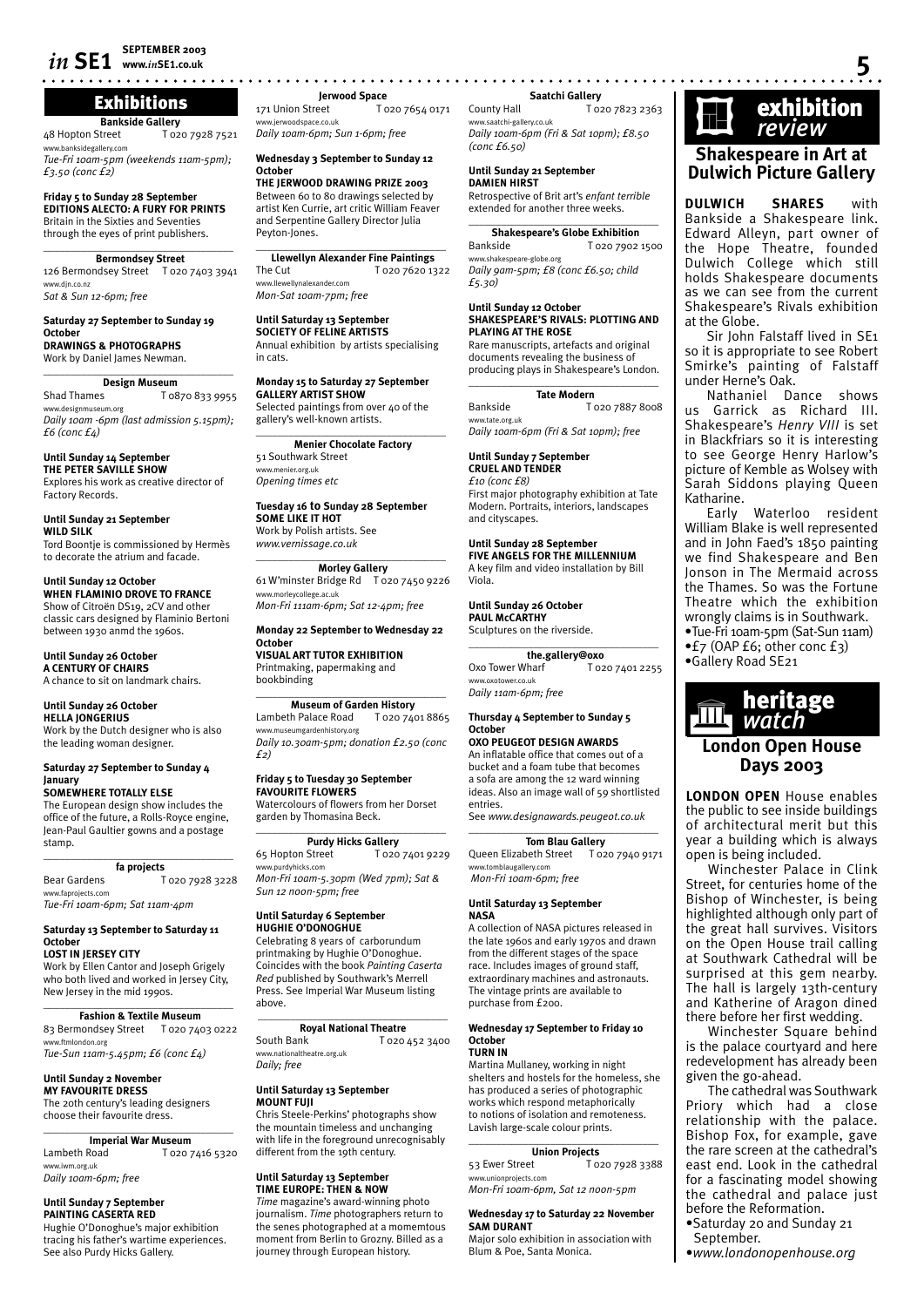**Christ Church Southwark**

Church Services

Rector John Paxton's last Sunday at Christ

\_\_\_\_\_*\_\_\_\_\_\_\_\_\_\_\_\_\_\_\_\_\_\_\_\_\_\_\_\_\_\_\_\_\_\_* **Southwark Cathedral**<br>Close **To2073676700** 

Choral Eucharist for Our Lady's Birthday. The cathedral, being dedicated to Mary, today celebrates its festival with a Choral Eucharist. A celebratory champagne breakfast will be served in the Refectory from 9.45am - between the 9am said Eucharist and the 11am Choral Eucharist.

Blackfriars Road www.christchurchsouthwark.org.uk **Sunday 7 September SUNG EUCHARIST** *9.30am*

Montague Close www.dswark.org/cathedral **Sunday 7 September PATRONAL FESTIVAL**

Church.

*11am*

# **environment**<br> *Watch* **Music** *Watch* **(***Cinema Organ S**Cinema Organ S**Cinema Organ S**Cinema Organ S*

# **Tibetan Buddhist Centre**

**CENTRES OF** peace and healing are rare to find and the Tibetan Buddhist Centre in Carlisle Lane is indeed a miracle, tucked away down a small lane next to Archbishop's Park.

Sadly after five years of their gentle presence, the centre will have to find new premises by July next year. Their site is to be sold to a developer, no one knows who, but the fact that the centre is next to the proposed £150 million Founder's Place development for St Thomas' Hospital cannot be discounted.

"We are in a state of shock" says Lama Zangmo, Resident Director. "This is a place of healing for the whole community…people love to visit us…London is so hectic now." The Centre is not just for Buddhists. T'Chi and Yoga classes are held there and sessions for herbal and Tibetan medicine.

The beauty and peace of the place has been created from a former school by volunteers. A beautiful garden has been dug out of the playground and a stunning meditation room has been created.

The Buddhists have also been refurbishing a derelict building to turn into a tearoom and gift shop. Now all this hard work could be swept away because of pressure of redevelopment. It is a sickening thought. The irony is that within walking distance of the centre are empty flats and offices which developers are unable to sell or let.

Meanwhile the centre is looking for alternative premises. Please contact 020 7928 5447 or email *london@samye.org* if you can help.

ANNE CRITCHLEY

**Cinema Organ Society** Edric Hall, SB University, Borough Road www.cinema-organs.org.uk

**Friday 12 September JELANI EDDINGTON** *7.30pm; £6*

Jelani Eddington on the Mighty Wurlitzer.  $\_$ 

### **Museum of Garden History** Lambeth Palace Road T 020 7401 8865 www.museumgardenhistory.org

### **Fridays 5, 12 & 19 September JAZZ NIGHT**

Que Passa, Latin jazz ensemble combines the saxophone, percussion, flute and other instruments, on 5 September. Big Smoke, winner of the 1999 BBC National Big Band competition, perform on 12 September. The final night on 19 September is a double bill with Calarca providing authentic Salsa/Afro Cuban sounds and Jazz on the Streets Trio soothing sounds. Wine, beer and light snacks on sale.

 $\_$ **Queen Elizabeth Hall**<br> **South Bank Centre T** 020 T 020 7960 4242 www.rfh.org.uk

**Friday 5 September FESTA ITALIANA**

*6.15pm; free* Philip Pickett presents an informal

overview of the Early Music Weekend.

# London Open House

**Saturday 20 & Sunday 21 September**

The London Open House weekend takes place across the capital over one weekend each September, providing free public access to hundreds of buildings of architectural and community interest to Londoners. SE1 sites joining in the annual open day for the first time are listed below. Visitors must check opening times on the website or booklet: see below.

### **67 GRANGE WALK**

A 200 year old Grade II\* listed doublefronted Queen Anne house largely restored and now used as a family home.

# **IMPERIAL WAR MUSEUM**

Lambeth Road SE1 The Dome Reding Room, formerly the central portion of the Royal Bethlem Hospital known as Bedlam.

# **55 BUTLERS WHARF & COLONIAL WHARF**

Walls that roll, kitchens that unfold bedrooms that float, floors that become walls - a live/work unit with a difference by Paul Archer Design.

**Southwark Cathedral**<br>Montague Close T 020 7 T 020 7367 6700 www.dswark.org/cathedral

### **Every Monday ORGAN RECITAL**

*1.10pm; free* Mon 1: **Ian Keatley** (Southwark Cathedral) Mon 8: **Stephen Disley** (Southwark Cathedral) Mon 15: **John Scott Whiteley** (York Minster) Mon 22: **Peter Wright** (Southwark Cathedral) Mon 29: No recital

# **Every Tuesday**

**MUSIC RECITAL** *1.10pm; free* Tue 2: **Anita Morrison**  Tue 9: **Helen Neilson** (cello) & **Clare Capps**  (piano) Tue 16: **David Bates**  Tue 23: **Sara Tyler** (mezzo soprano & piano) Tue 30: **Guildhall students**

# **Saturday 13 September**

**WEYBRIDGE MALE VOICE CHOIR** *12 noon; free followed by collection* Choir sings to raise money for Save the Children as part of its ThamesSing along the river.

# **Saturday 27 September**

**HOOGEVEENS CHOIR** *1.20pm; free* A performance by the Hoogeveens Christelijk mannenkoor men's choir.

## **CONSTRUCTION RESOURCES**

16 Great Guildford Street Britain's first ecological building centre in a converted 1900s factory building.

### **ONE CENTAUR STREET** 1 Centaur Street

Innovative high-density speculative housing scheme.

# **ALLIES AND MORRISON STUDIO**

85 Southwark Street SE1 Purpose-designed studio arranged on five floors.

### **OTHER OPENINGS St John's, Waterloo Road** There are tours of the vaults between 10am and 5pm.

**Southwark Cathedral**  Access to the Cathedral, Refectory, Exhibition, Herb Garden and the Garry Weston Library with stained glass window by Benjamin Finn.

Further details will be available at *www.londonopenhouse.org* or from 09001 600 061 (calls charged at 60p per minute). The Buildings Guide is available from public libraries

# **Thursday 25 September CHORAL EVENSONG** *5.30pm* Followed by procession to tomb of Bishop

Lancelot Andrewes who died today in 1626. As Bishop of Winchester he lived next door to Southwark Cathedral and was also on the committee of scholars that produced the King James translation of the Bible.

### **Sunday 28 September ORDINATION OF DEACONS**

*11am* Ordination of deacons for the Southwark Diocese by the Bishop. Those attending are asked to be seated by 10.30am. \_\_\_\_\_*\_\_\_\_\_\_\_\_\_\_\_\_\_\_\_\_\_\_\_\_\_\_\_\_\_\_\_\_\_\_*

**St John's Waterloo** Waterloo Road www.stjohnswaterloo.co.uk

### **Sunday 14 September RACIAL JUSTICE SUNDAY** *10.30am*

Main service with Racial Justice theme.

### **Monday 22 to Friday 26 September PRAYER WEEK** *10.30am-5.30pm* Church open daily for prayer (guides available).

# **[ SE1 Direct ]**

**www.SE1direct.co.uk**

MORLEY COLLEGE at Waterloo **LEARNING** FOR LIFE

Morley College is the biggest adult education college in South London, running day and evening courses all through the year, beginning September.

Languages and Humanities, Dance and Drama, Music, Visual Arts, Exercise and Health, Basic Skills, ESOL and EFL, Access to Higher Education, Computing and Food Studies, courses from one-day to one-year. Enrol now before they're fully booked!

Over 14000 students • Over 100 years experience • Centrally located

**Student Line: 020 7450 1889**

*Call or email now for our course guide, or check our website for course details*

Morley College, 61 Westminster Bridge Road, London SE1 7HT, tel: 020 7450 1889 fax: 020 7928 4074 Email: enquiries@morleycollege.ac.uk web: www.morleycollege.ac.uk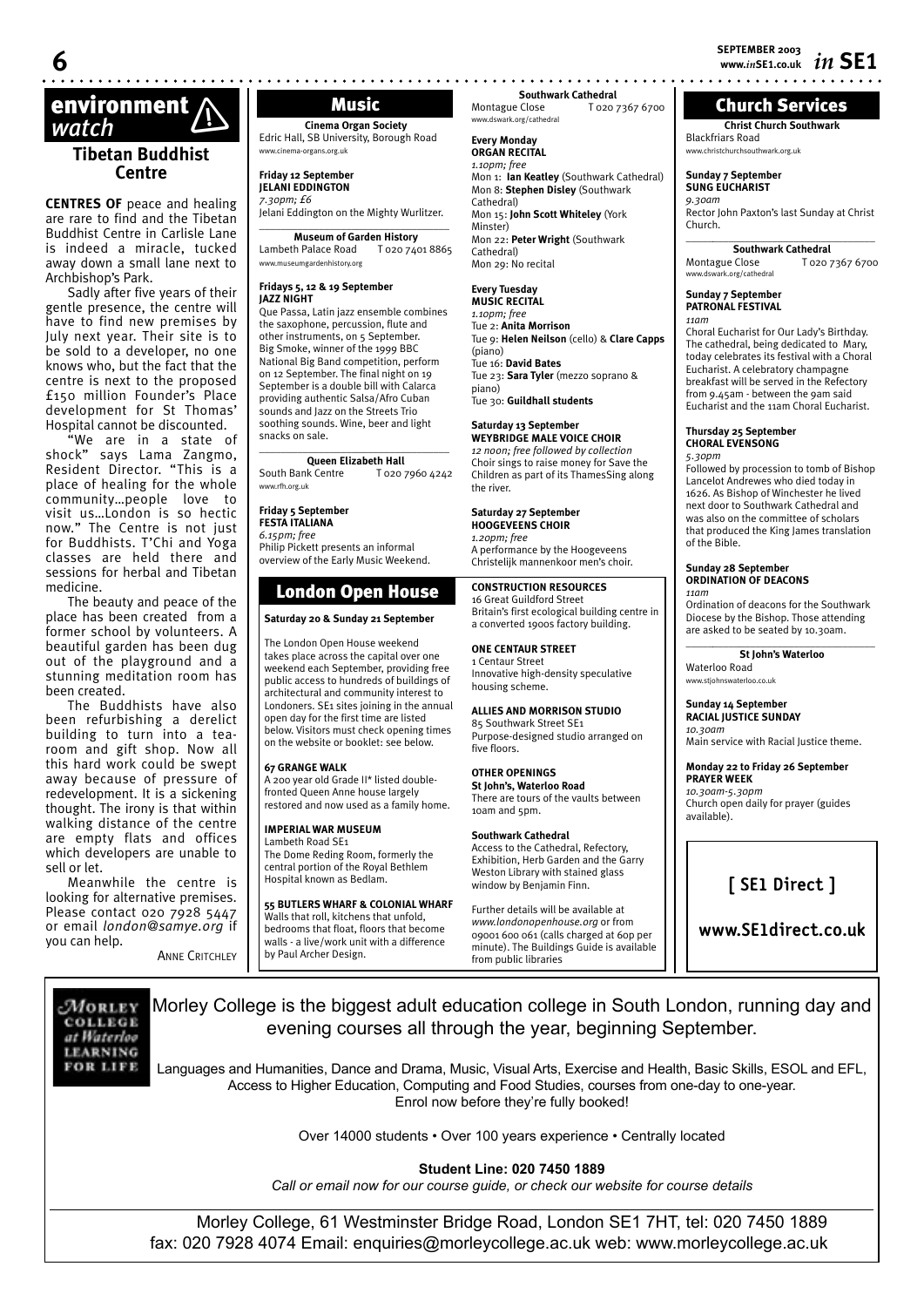# Special Events

**Bankside Information Day**

# **Friday 5 September BANKSIDE INFORMATION DAY**

*11am-6pm; free* Annual event in the churchyard where Bankside residents, traders, business groups and other community and voluntary sector organisations share information. Also models and information from the major developments in the area.

 $\_$ **Bankside Restaurant** Sumner Street T 020 7633 0011

### **Thursday 25 September SUMMER CHARITY BALL**

*7pm; £40*

Three course dinner with wine, entertainment and dancing in support of Action for Blind People. Live band, charity auction and raffle. Black tie. Tickets must be booked in adavance.  $\_$ 

**Hay's Galleria** Tooley Street www.haysgalleria.co.uk

### **Friday 5 to Sunday 7 September OYSTER &SEAFOOD FAIR**

11am-7pm (Sun 6pm); free Annual festival of fish with fresh samples and live entertainment

 $\overline{\phantom{a}}$  , and the set of the set of the set of the set of the set of the set of the set of the set of the set of the set of the set of the set of the set of the set of the set of the set of the set of the set of the s **London College of Printing** Elephant & Castle www.southwark.gov.uk.

### **Until Friday 5 September HEYGATE CONSULTATION**

*9am-5pm; free*

Information on new homes due to be built next year for Heygate residents as part of the Elephant and Castle regeneration.



# **Class Rooms and Training Suites**

1 Joan Street, London SE1 0RB

**Total fl oor space: Room 1: 21.75** sq m **Room 2: 36.34 sq m Rates** per month: Room 1- £402; Room 2 - £672 **Duration of rental**: negotiable

Both rooms are situated on the ground floor and enjoy substantial natural light. The smaller room seats up to 10 people, the larger 15-20. There is access to communal men's and women's toilets. Blackfriars Settlement Education and Training Service is happy to share its kitchen facilities.

A single tenant is preferable as entry and exit from Room 1 is via Room 2.

Both rooms are equipped with tables and chairs as well as wall boards and a flip chart board.

# **Fully Equipped Woodwork Studio**

well as a kitchen with cooking and tea making facilities.

1-5 Rushworth Street, London SE1 0RB

Total floor space 27 square meters (car parking space included) **Rates**: £600 per month. **Duration of rental**: negotiable The Studio is situated on the ground floor and has two doors. One leads into the courtyard, a portion of which is available for use. The second door opens into the main hall and gives access to separate men's and women's toilets as

The studio has a full complement of woodworking equipment. It has purpose built woodworking benches, clamps and manual and mechanical tools. Among the latter are anything from mechanical saws, mechanical sanders and drills right down to hammers, saws, screw kdrivers and much else.

The Studio also has ample shelving and cupboard facilities for storage.

For all further information please write to or ring Tim Watkins Idle at 1-5 Rushworth Street, London SE1 0RB – tel 020 7928 9521

**Minet Library** 52 Knatchbull Road SE5 T 020 7926 6076

### **Saturday 28 September LAMBETH ARCHIVES OPEN DAY** *10am-5pm*

Exhibitions, stalls, refreshments and talks. Archives cover SE1 west of Blackfriars Road. Talk on Charlie Chaplin at 3pm.

\_\_\_\_\_\_\_\_\_\_\_\_\_\_\_\_\_\_\_\_\_\_\_\_\_\_\_\_\_\_\_\_\_\_\_ **River Thames**

T 020 8398 9057 www.greatriverrace.co.uk

# **Saturday 6 September**

**GREAT RIVER RACE** *1.30pm*

**Until 10 September HIGHLIGHT TOUR** *Mon-Fri 2.15pm; £3*

Over 150 river craft, including gigs, skiffs, shallops, whalers and even Chinese dragon boats, sail downstream from Richmond to Docklands. First craft due at Lambeth Bridge about 1.40pm.

 $\overline{\phantom{a}}$  , and the set of the set of the set of the set of the set of the set of the set of the set of the set of the set of the set of the set of the set of the set of the set of the set of the set of the set of the s **Southwark Cathedral**<br>**Montague Close T** 020.7 T 020 7367 6734 www.dswark.org/cathedral

Tour of the cathedral dating from 13th century looking at connections with John

### **Thursday 18 September THE WORK OF JACQUES PREVERT**

*6.45pm; £3 (conc £1)* John Rety and Sarah Lawson discuss the poet. Also readings from Lawson's translations of selected poems.

John Calder leads a discussion and actors reading from Dadaist literature - reproduce

**Calder Bookshop** 51 The Cut T 020 7633 0599

Talks & Meetings

Trocchi's eventful and tormented life has inspired as much interest as his novels of which the cult classic *Young Adam* is this month released a film starring Ewan MacGregor. John Calder, Trocchi's publisher since the early 1960s, reminisces about the author. Gordon Reid reads from his work.

www.calderpublications.com **Thursday 4 September ALEXANDER TROCCHI: FROM GLASGOW TO CULT STATUS**

*6.45pm; £3 (conc £1)*

**Thursday 11 September DADA and NONSENSE ART** *6.45pm; £3 (conc £1)*

the atmosphere of the time.

### **Thursday 25 September THOMAS HEMSLEY AND FRIENDS**

*6.45pm; £3 (conc £1)* A discussion of music and opera with many references to Hemsley's distinguished career.

 $\_$ **Design Museum**<br>Shad Thames To<sub>2</sub> T 020 7940 8783 www.designmuseum.org

**Tuesday 2 September PETER SAVILLE** *7.15pm; £10 (conc £6)* Peter Saville dicusses his work and the evolution of graphic design.

**Wednesday 17 September WAYNE HEMINGWAY** *7.15pm; £10 (conc £6)*

The co-founder of the fashion label Red or Dead talks about contemporary design.  $\overline{\phantom{a}}$  , and the set of the set of the set of the set of the set of the set of the set of the set of the set of the set of the set of the set of the set of the set of the set of the set of the set of the set of the s

**Old Operating Theatre Museum & Herb Garret** 9a St Thomas Street T 020 7955 4791 www.thegarret.org.uk

**Saturday 6 September CHLOROFORM: THE QUEST FOR OBLIVION** *2pm; £4 (conc £3)* Lecture by Linda Stratmann, author of a newly published history of chloroform.

**Thursday 11 September THE FACE OF WAR** *7pm; £4 (conc £3)* A programme of poems exloring human conflict read in the surgical arena.

**Wednesday 17 September SEEING WITH ONE'S OWN EYES** *6.30pm; £4 (conc £3)* Professor Robin Cooke gives a brief history of anatomy and pathology.

**Saturday 27 September MANIPULATIVE MEDICINE** *2pm; £4 (conc £3)* Russell Shaffrey discusses the history of treatments proffered by bonesetters, osteopaths, surgeons and physicians.

 $\_$ **Southwark & Lambeth Archaeological Society** Hawkstone Hall, Kennington Road

**Tuesday 23 September SOUTHWARK CATHEDRAL** *7.30pm; £1 (refreshments from 7pm)* Nathalie Cohen opens the winter season with a talk on Building Recording at Southwark Cathedral which began as monastic Southwark Priory.

# southside Winet Library<br> **Talks & Meetings Southside**<br>
Talks & Meetings Southside<br>
Togo 7633 0599<br>
The Cut<br>
Togo 7633 0599<br>
Togo 7633 0599<br>
Togo 7633 0599

It looks as if Phillip Oppenheim, who opened Cubana in Lower Marsh in 1997, might be tempted to return to Parliament. When the former Treasury minister lost his seat in the great Labour victory he wasted no time in setting up his Waterloo venture. Now the Windsor Conservative Association is looking for a Parliamentary candidate. The town has a very good train service from Waterloo. • • •

Another former Tory MP Jeffrey Archer has been spending his money locally during his summer freedom. Apart from enjoying a visit to the National Theatre he was at the gallery@oxo for the opening of In Praise of Women, the show celebrating women's role by Zimbabwean women artists. He purchased the sculpture called *Shy Woman*.

• • • After Hungerford Bridge's<br>Golden lubilee walkways Golden Jubilee needed a spring clean even before the official opening it is good to report that the Millennium Bridge is being well maintained. A team from Dorset has just spent 72 hours deepcleaning the deck and handrails. The Ferndown-based MDRC Group say thay managed the task without using chemicals or making a noise at night. They took away a huge amount of discarded chewing gum.



Are you looking to change your life and build a brighter future?

**Choices** – a new free programme of workshops designed for lone parents over 18. Topics include: • Exploring your skills & talents • Managing your image

• Life and career planning.

Interested? Ring Chris on 01895 621351 for further details.



**Bramah MUSEUM**

**Southwark Street London Bridge** www.bramahmuseum.co.uk

### Gower, John Harvard and the Shakespeare family. Tour also at 11.15am on Saturday 6 September. \_\_\_\_\_\_\_\_\_\_\_\_\_\_\_\_\_\_\_\_\_\_\_\_\_\_\_\_\_\_\_\_\_\_\_ **Young Vic**

66 The Cut T 020 7928 6363 www.youngvic.org

### **Saturday 13 September OPEN DAY**

*10am-1pm; free* Further information on the Young Vic redevelopment plans now being considered by Lambeth Planning Committee. A chance to see the model and give views.